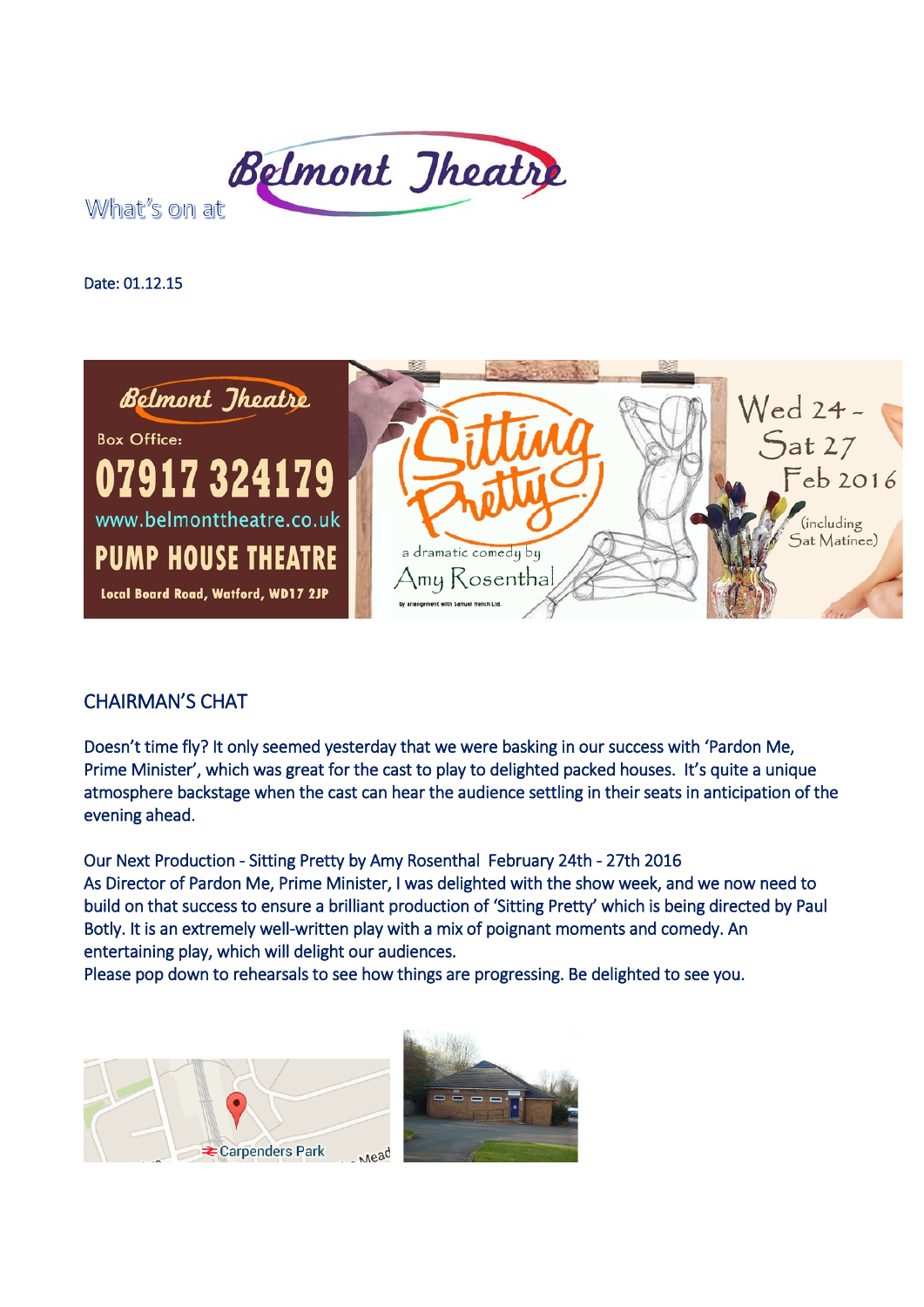## Paul has put together a very good cast that bodes well for the show.

Sitting Pretty by Amy Rosenthal

Perf Wed 24 – Sat 27 Feb 2016

This well written piece by the daughter of Maureen Lipman and Jack Rosenthal is BTC's next production at the Pump House Watford . It is a dramatic or situation comedy which concerns two spinster sisters Nina and Nancy who live together in a London flat, their lives are regularly interrupted by Max who has his desires set on Nina. Out of work and in deep depression Nancy is urged to look for employment by Nina and while at the National Gallery discovers a position in an art class posing as a model, with unexpected consequences……..

| Cast                       | Production Team (to date)               |
|----------------------------|-----------------------------------------|
| Nancy - Kim Wedler         | Producer - Graham Broderick             |
| Nina - Judi Campion        | Set Design/Bldg - Bill Rebello          |
| Max - Graham Broderick     | Lighting Design/Set Up - Eddie Stephens |
| Philip - Mike Bland        | Lighting Operator - Lottie Rebello      |
| Zelda - Mary-Anne Anaradoh | Stage Manager - Lorna Alder             |
| Josie - Dawn Harvey        | Properties - Helen Sherwood             |
| Sylvia - Estelle Dell      | Special Props - Les Sutherland          |
| Martin - Laurence Conway   | Costume - Anne Sutherland               |
| Bridget- Barbara Davies    | Prompt - Michael Collins                |
| Luka - Elliott Campion     | Sound operator – Guy Taylor             |

Rehearsals commence beginning December and will be held Tues and Thurs evenings at 7.45 at Carpenders Park Community Hall . All are welcome to come and give your support to the cast. Tickets have already started selling at th[e box office](http://www.belmonttheatre.co.uk/box-office.html) 07917 324179 so don't delay since this show will sell out. Paul Botly Director

 Inevitably some people were disappointed at not being cast but there are loads of opportunities to get involved backstage or front of house.